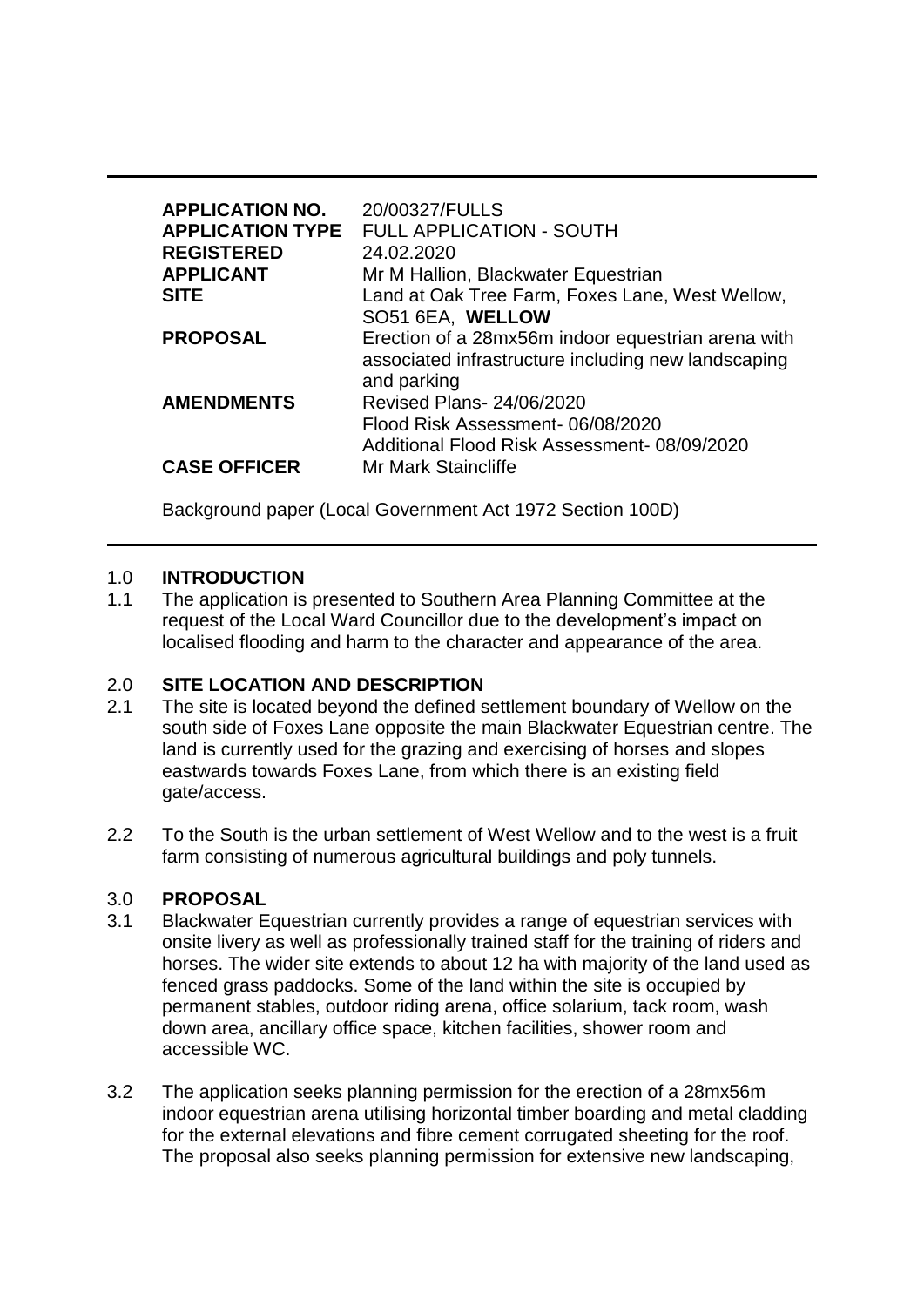car parking to ensure compliance with the Council's parking standards and circulation space. This facility will complement the existing equine facilities onsite and also provide a place to ride and train during inclement weather and when days are short during the winter months.

- 3.3 Though the riding arena itself measures 28m x 56m, the totality of the building is significantly larger, measuring 34m x 62m with a ridge height of 8.455m. The size of the building is greater than the arena as it provides a viewing area, toilets and circulation space.
- 3.4 The proposal has been amended during life of the application which has seen the following changes in the dimensions of the building:

|               | <b>Floor Area</b><br>οf<br><b>Building</b> | <b>Measurement</b><br>to Eaves | <b>Measurement</b><br>to Ridge | <b>Floor Area</b><br>of Riding<br>Arena |
|---------------|--------------------------------------------|--------------------------------|--------------------------------|-----------------------------------------|
| As proposed   | 34m x 62m                                  | 5.05m                          | 8.455m                         | 28m x 56m                               |
| As originally | 38m x                                      | 5.4m                           | 8.65m                          | 30m x 60m                               |
| submitted     | 66.5m                                      |                                |                                |                                         |

# 4.0 **RELEVANT HISTORY**

- 4.1 **14/00466/FULLS**  The change of use of land from agricultural to equestrian use as a fully managed livery. The erection of a barn with three external lights on the building, comprising 11 loose boxes, a bedding store, a solarium, a feed room, a tack room, wash down area and ancillary office space, kitchen facilities, a shower room and accessible WC. The erection of an outdoor ménage 40 metres by 60 metres, widening of the existing vehicular access, hard standing and associated works- =**PLANNING PERMISSION GRANTED 13/05/2014.**
- 4.2 **14/01631/FULLS**  Relocation of ménage and car parking area- **PLANNING PERMISSION GRANTED 28/08/2014.**
- 4.3 **15/00976/FULLS**  Temporary equestrian workers dwelling and septic tank-**PLANNING PERMISSION GRANTED 15/10/2015.**
- 4.4 **15/00356/FULLS**  Provision of fully managed livery including erection of barn with external lighting, comprising 15 horse boxes, solarium, tack room, wash down area, ancillary office space, kitchen facilities, shower room and accessible WC, erection of standalone stable building comprising 2 horse boxes, 1 isolation unit, and free standing timber food store, erection of outdoor ménage 40 metres by 60 metres, widening of the existing vehicular access, erection of entrance gateway and related lighting, hard standing and associated works (RETROSPECTIVE).- **PLANNING PERMISSION GRANTED 07/01/2016.**
- 4.5 17/ 01437/FULLS Change of use to equine, including the provision of a water splash/jump - **PLANNING PERMISSION GRANTED 22/08/2017**.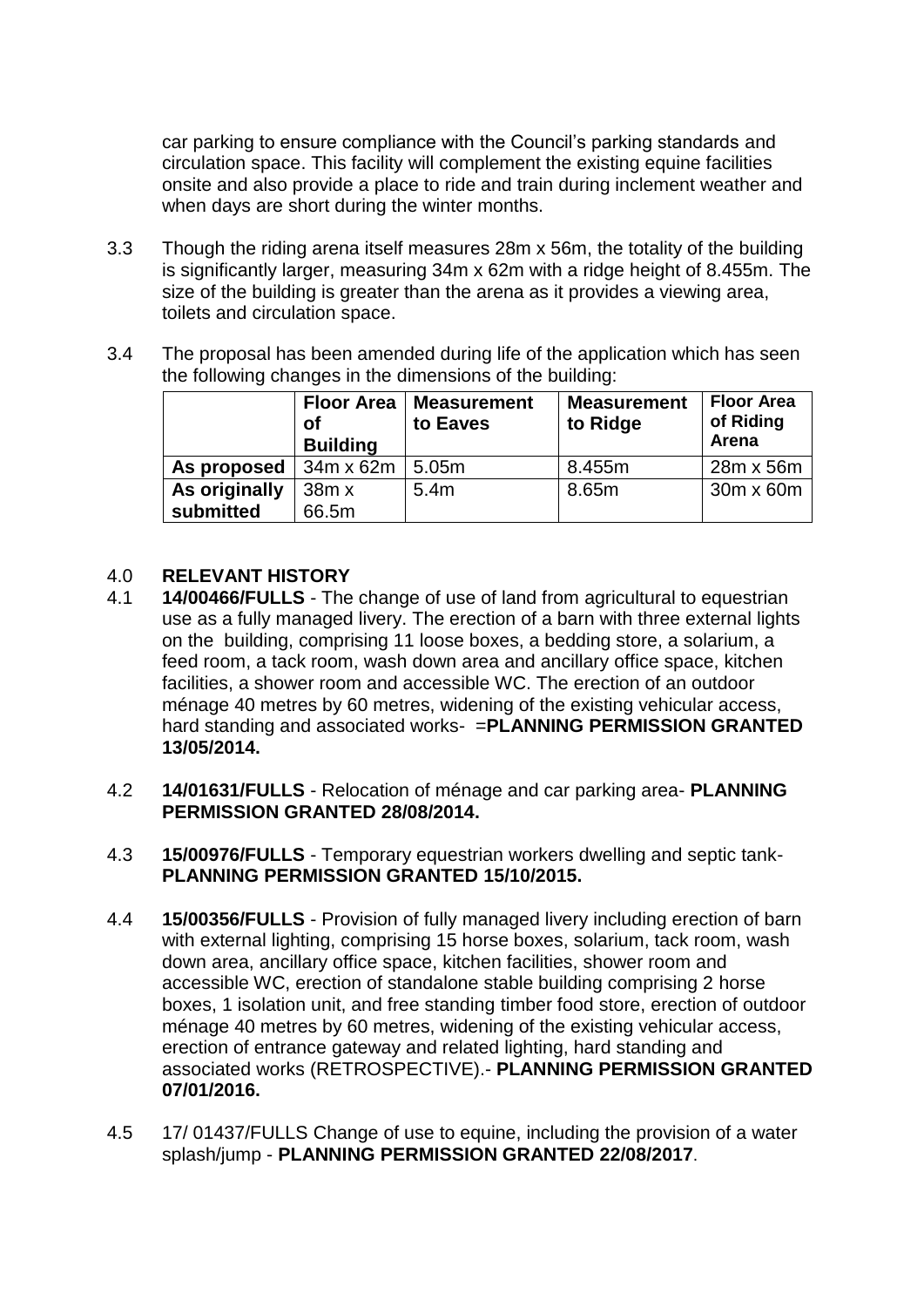# 5.0 **CONSULTATIONS**

- 5.1 **Highways**  No objection, subject to conditions.
- 5.2 **Ecology** No objection. The landscaping plans will act as an enhancement for biodiversity, however, it is request that native species of local provenance are used wherever possible. Further ecological enhancements would also be very welcomed such as the provision of bird or bat boxes on newly planted trees.
- 5.3 **HCC Lead Flood Authority –** No objection subject to conditions.
- 5.4 **Landscape-** No objection subject to conditions.
- 6.0 **REPRESENTATIONS** Expired 16.05.2017
- 6.1 **Wellow Parish Council** No comments received.
- 6.2 **Public Consultation -** The application generated 68 letters of objection and 26 Letters of support. A summary of the points raised are set out below:

#### **Objection**

- Harm to character and appearance of the area.
- Building too high.
- Size and scale excessive resulting in loss of local distinctiveness of the rural lane.
- Drainage and flooding issues.
- Problems with Horse slurry.
- Visual impact of lighting both inside and outside the building (Light pollution).
- Traffic issues through more frequent vehicle movements to the site.
- This is a dangerous road.
- Building should be moved over the road to the existing facility.
- This will lead to further development on the site in the future such as more stables.
- Opening hours should be limited.
- Clearly visible from the listed building opposite.
- Even if it is screened it will change the character of the landscape.
- Will result in private land being used as a passing place.
- Is at high risk from surface water flooding.
- The building extends beyond the neighbourhood plan boundary.
- No local need for it as there is already an equestrian centre further along Foxes Lane beyond the river ford which also provides an indoor arena.
- Loss of privacy as well as loss of sunlight.
- Will become a brownfield site and will result in housing being built.
- What will happen if this is used for events (traffic generation).
- Conflict with Neighbourhood Plan.
- Insufficient parking for the public events.
- Conflict with the TVBRLP (outside settlement boundary).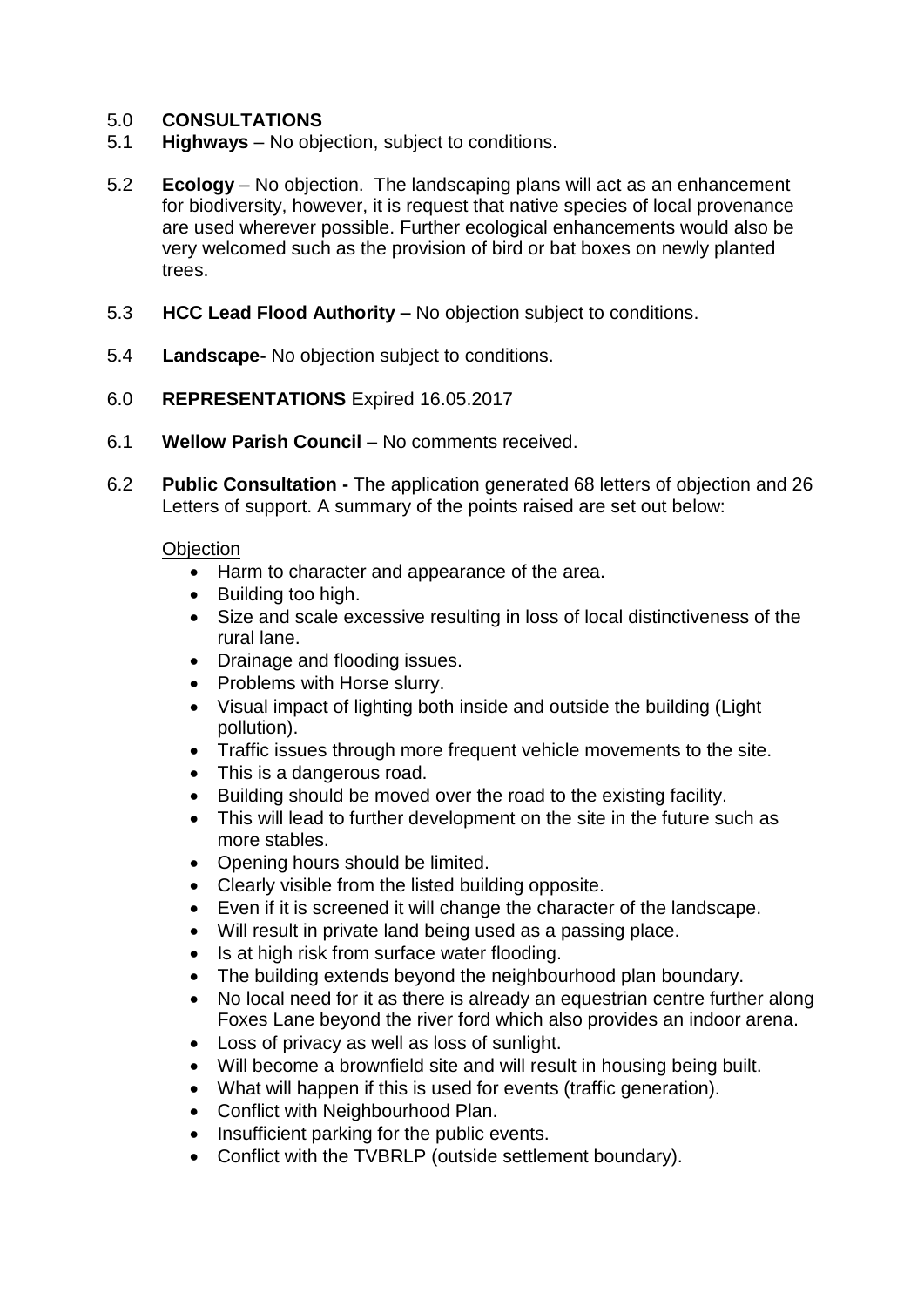- It will result in harm to local school children walking to and leaving school.
- Harm to local wildlife.
- Negative impact on Sea Trout Spawning area.
- Harm to a Local SINC & Protected species.
- This development proposal shows very little evidence of any net gain in biodiversity.
- Could lead to the spread of Covid-19.
- The arena shown on the revised plans is too small.
- Work has already started, breaking the law as a result.
- FRA Inadequate.

# 6.3 Support

- Better than more houses/Solar Farms, Pigs or Poly Tunnels.
- Benefit to horse rider.
- Imperative that high calibre horses follow a consistent, stringent training plan in order to maintain their performance and as such, this indoor facility ensures that these plans can be fully executed.
- Indoor facility will enhance the training requirements for horse during short days and bad weather.
- Good and sympathetic design.
- Provides a safe place to ride and train as the local roads are too dangerous.
- Wet weather makes it difficult to ride outside and damages the land.
- Will help to support the local disabled riding association.
- Job creation need to encourage people to build.
- Noise will not be a problem.
- Upkeep of existing yard is good. No reason this building would be any different.

# 7.0 **POLICY**

7.1 National Planning Policy Framework (NPPF) National Planning Practice Guidance (NPPG) Planning (Listed Buildings and Conservation Areas) Act 1990

# 7.2 Test Valley Borough Revised Local Plan (2016)(RLP)

COM2 (Settlement Hierarchy)

- SD1 (Presumption in Favour of Sustainable Development)
- E1 (High Quality Development in the Borough)
- E2 (Protect, Conserve and Enhance the Landscape Character of the Borough)
- E5 (Biodiversity)
- E7 (Water Management)
- E8 (Pollution)
- E9 (Heritage)
- LHW4 (Amenity)
- T1 (Managing Movement)
- T2 (Parking Standard).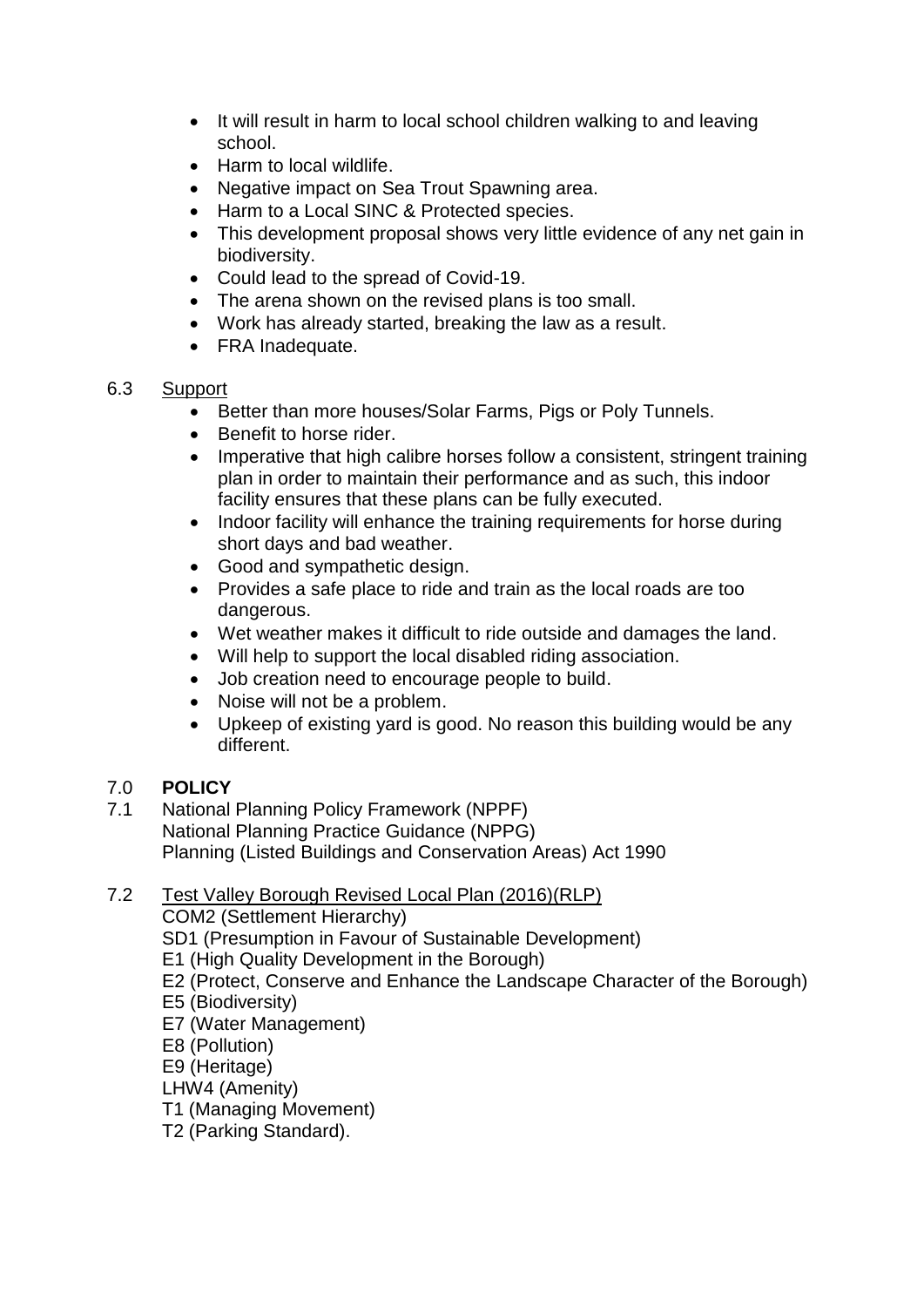7.3 Supplementary Planning Documents (SPD) Wellow Village Design Statement 2010

# 8.0 **PLANNING CONSIDERATIONS**

# Principle of Development

Section 38 (6) of the Planning and Compulsory Purchase Act 2004 requires that the determination of planning applications must be made in accordance with the development plan unless material considerations indicate otherwise.

- 8.1 Policy COM2 of the TVBRLP states that development outside the boundaries of settlements will only be permitted if:
	- *a) It is appropriate in the countryside as set out in the RLP Policy COM8 – COM14, LE10, LE16 – LE18; or*
	- *b) It is essential for the proposal to be located in the countryside.*
- 8.2 The proposal is not of a development type that falls under any of the policy exceptions listed in criterion (a) of Policy COM2 and therefore, the application falls to be considered against criterion (b).
- 8.3 It is evident from inspecting the site that the current use of land is for the keeping of horses and such a use is not considered an unusual prospect in the countryside and provides a more appropriate setting than those generally available, if at all available, within the designated settlement boundaries. Furthermore, the land to be used for the riding arena forms part of the wider equestrian operation taking place at the Black Water Equestrian Centre. The new facility proposed is to complement the existing facility and allow riding in all weather conditions and during the evening.
- 8.4 As a result, given that the application site would serve an existing equestrian facility and specifically dependent on the conditions of a countryside location as an appropriate setting, it is considered that there is an essential need for the development to be located in the countryside. Therefore, the application is in accordance with criterion (b) of Policy COM2 of the TVBRLP.

# 8.5 Design & Layout

The building's design is fairly simple, being a rectangular shape measuring 34m x 62m and a dual-pitched roof 8.455m to the ridge and 5.05m to the eaves. Rooflights are proposed along both sides of the roof and various openings and windows proposed principally on the front entrance, though emergency exits and doors have been provided on other elevations.

8.6 The proposed scale is, admittedly, substantial and would be larger than any other building at the site or in the immediate area, and as such it would present as a dominant addition to the local area and landscape. However, because of its appearance as a fairly typical agricultural building in function, scale and appearance e.g. the use of proposed materials, and that it would form part of the group of buildings in the immediate area and the context of existing farming enterprises within the locality, it is considered that it would not result in significant harm to the quality of the existing environment and would comply with Policy E1 of TVBLP.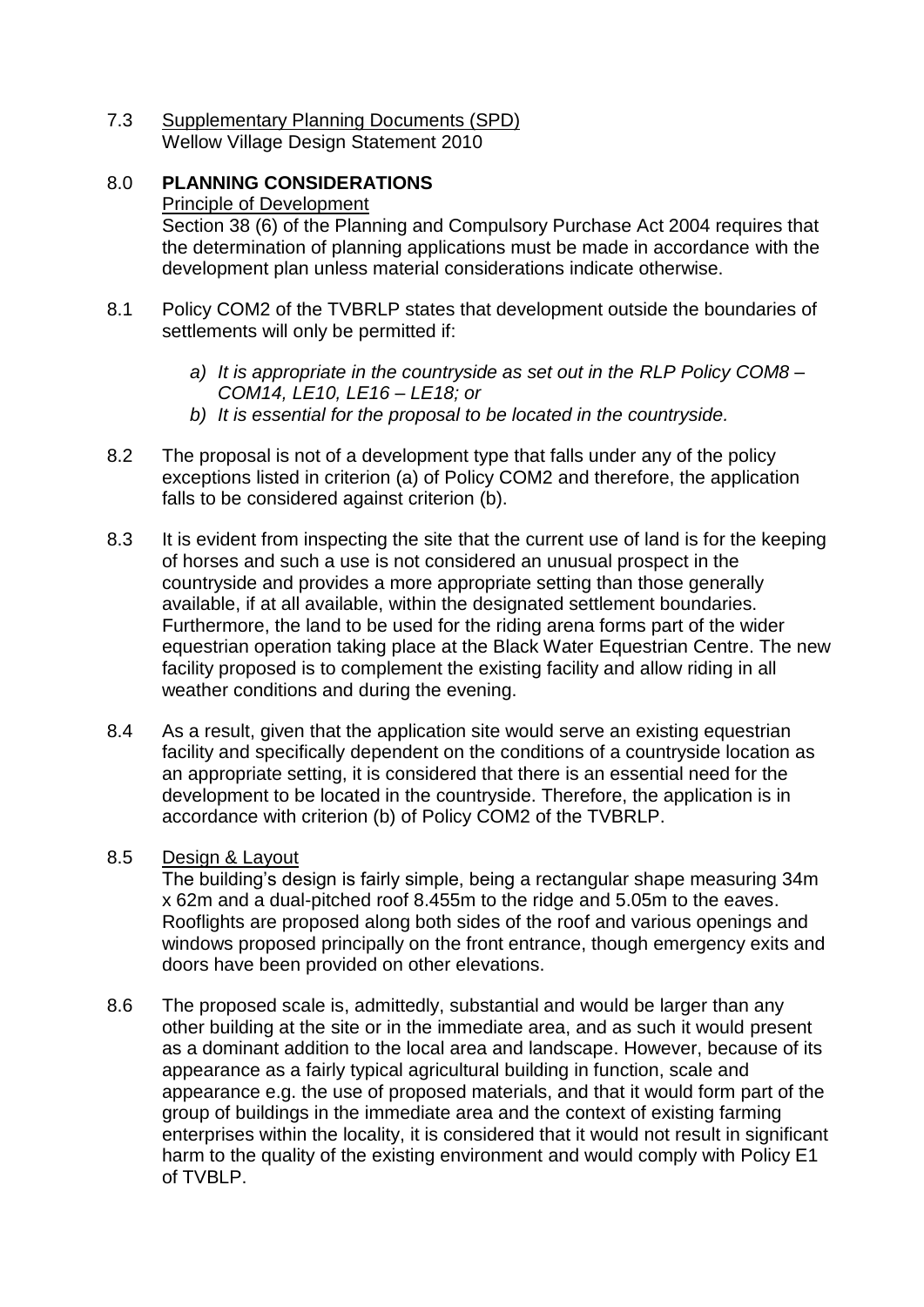# 8.7 Character and Appearance of the Area

The site itself has no statutory or non-statutory landscape designations. The immediate landscape is dominated by agricultural operation and associated paraphernalia, particularly large scale poly-tunnels used in soft fruit production as well as the buildings associated with existing equine operation.

- 8.8 A public right of way runs from north to the southwest approximately 140m away from the site. To the south, the site is surrounded by residential property including Bridge Cottages and Meadow Close which back directly on to the wider field. To the south west there are a number of detached properties on the southern side of the road (Romsey Road), whilst these are set further back on the adjacent side; they sit on higher ground with views across to the site.
- 8.9 The site is accessed from Foxes Lane which wraps around the east of the site and is bounded by a mature tree lined hedgerow, with the exception of the site entrance there are only limited views through. With the existing mature vegetation and the proposed enhancements (with the exception of the site entrance) any views from the east would be glimpsed and largely of the upper parts of the building.
- 8.10 To the north of the site is Kings Farm, a Grade II listed building, the majority of the land surrounding the farm house and to the north of the public right of way are poly tunnels. From the public right of way, there are some views southwards which are highlighted within the Landscape and Visual Appraisal (Viewpoints 3.4) and 5). Viewpoint 4 is currently the most open, however further planting has been proposed along the right of way and additional planting on the earthworks surrounding the building which will in time screen the majority of the development. Any views will appear as a large agricultural building which would not appear out of context in this landscape.
- 8.11 Cross sections have been submitted within the Landscape and Visual Analysis and as part of the application which show how the new building would integrate into the site and the wider landscape. Whilst it is a substantial building, the proposed contouring along with the proposed soft landscaping encloses the building and would, over time, screen views from the south and west. The additional landscaping to the north would also help to screen views. Views of the roof would be visible, but in time the soft landscaping should mitigate. It is also important to note that the Landscape and Visual Analysis was based on the original plans, the building has now been reduced in height so the proposed landscape will nevertheless provide screening similar to that previously modelled and assist in screening the proposed building.
- 8.12 With the exception of the frontage, the building has the appearance of a large agricultural barn and this design would help the building integrate within the wider landscape. Whilst external materials have been indicated on the plans, a condition is recommended requiring the submission and agreement of the materials to ensure a satisfactory external appearance is achieved. Where the originally submitted scheme showed an extensive number of windows serving a proposed first floor level, the first floor has now been removed and the building is now simpler in its elevations reinforcing the view above that the resultant building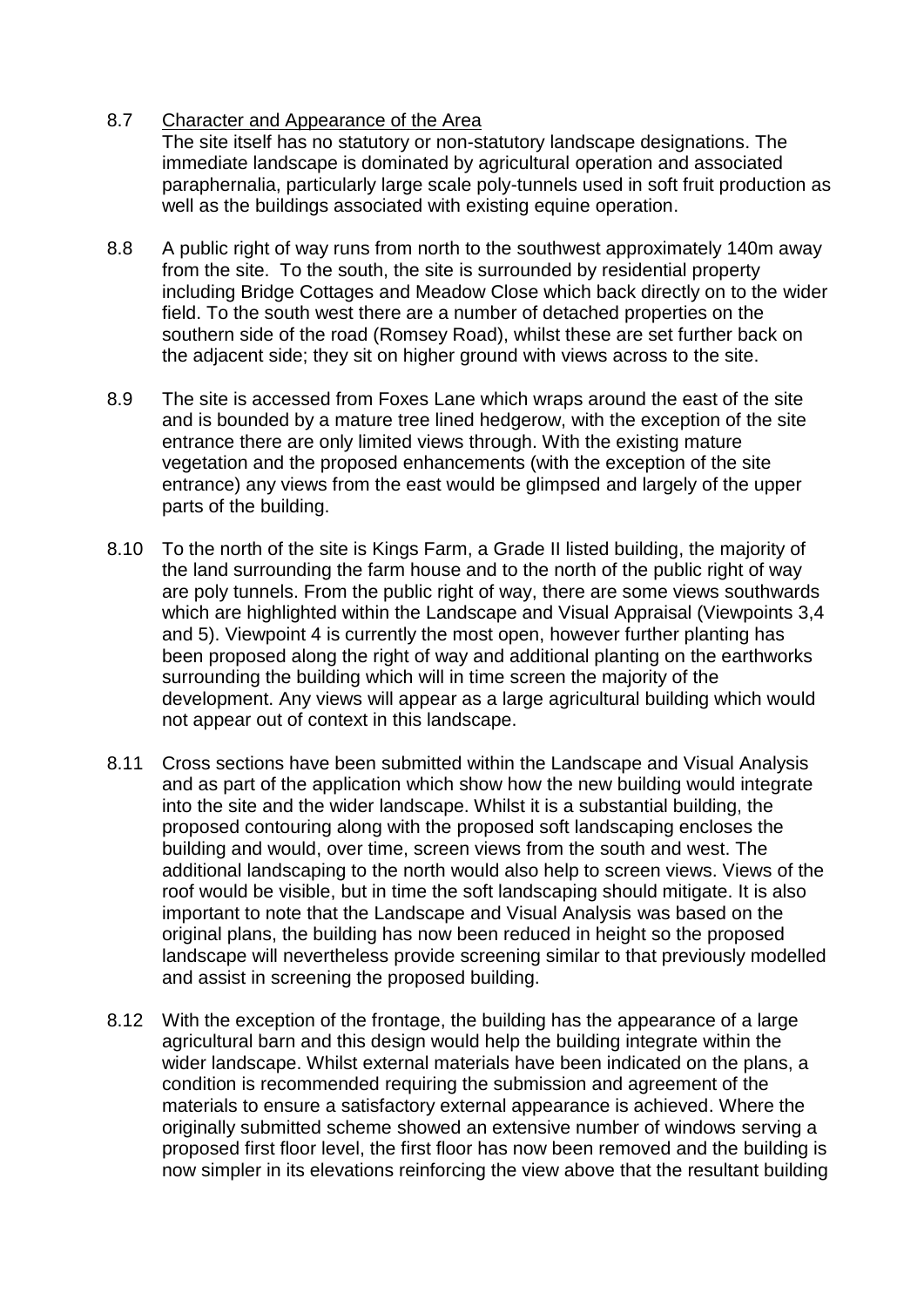is visually akin to an agricultural building. It was considered that the plans as originally submitted provided a frontage similar to that of an industrial/office accommodation, the removal of the first floor has simplified this and significantly improves the overall impact on the character and appearance of the area compared to that originally submitted.

8.13 An appropriate, indicative, landscape plan has been submitted which gives a good understanding of what is proposed, and has informed the LVIA assessment. However a more detailed hard and soft landscaping plan as well as an implementation and maintenance plan is required by condition to ensure that this is provided and is maintained to the satisfaction of the LPA. This will include species, sizes, numbers and locations of all new soft landscaping. Subject to these conditions, the development is considered to accord with Policies E1 & E2 of the TVBRLP in that the proposal would not adversely affect the character and appearance of the local area.

# 8.14 Amenity

By virtue of the size, bulk and mass, design of the proposal separation distance between in and the closet residential property, the proposal would not give rise to an adverse impact on the living conditions of neighbouring properties by virtue of loss of daylight, sun light, overbearing impact or privacy.

8.15 Furthermore, taking into consideration the proposed use of the building and the existing use of the land adjoining the nearest residential property, it is considered that the proposal will not result in detrimental harm to the residential amenities of these neighbouring properties with regards to noise disturbance – this includes concerns related to the use of power tools that are suggested to be used in the cleaning of the facility. The proposal is therefore in accordance with Policy LHW4 of the TVBRLP.

# 8.16 Ecology

The Council's Ecologist has considered the application and does not have any adverse comment that this development would adversely affect any statutory or locally designated sites of wildlife importance or any legally protected or notable habitats or species.

8.17 The development site is located to the north east of West Wellow and forms part of what is currently a grazed pasture field which offers little ecological value. The surrounding landscape to the north of the development site is rural with predominantly equestrian/grazed fields. There is a pond located adjacent to the site which appears to be located within the highway boundary between the development site and Foxes Lane. The application site does not include the land where the pond is located. There are no existing historical records for great crested newt (GCN) within 500m of this pond which is typically the distance GCN would disperse within a meta-population. As the pond is next to the highway, it is likely to accept runoff from the road which tends to affect the water quality and may make it less suitable to GCN. Furthermore, the grazed pasture and footprint of the proposed development is unlikely to support GCN as they are more likely to utilise the existing vegetation and edge habitat surrounding the development site.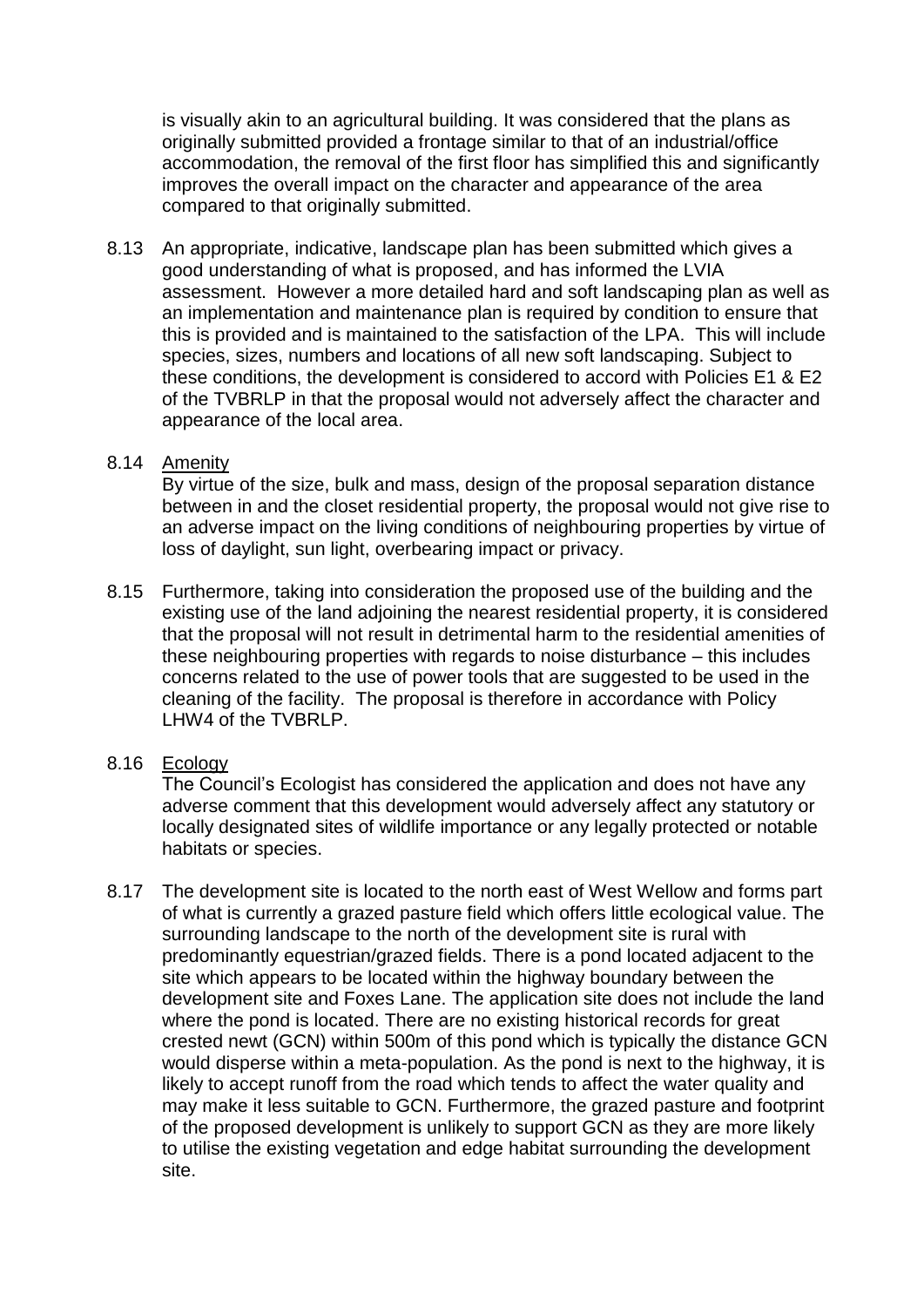- 8.18 The existing vegetation on the border of the application site is not due to be impacted and an existing entrance track will be utilised. Therefore, it is considered that the risk of great crested newts utilising the site as low and therefore the risk of breaching the legislation afforded to them is also low. As such it would not be proportionate to request full ecological surveys for great crested newts in this case.
- 8.19 Representations have been received raising concerns that the proposal will result in harm to a local Site of Importance for Nature Conservation (SINC). This SINC is adjacent to the Poly tunnels at Kings Farm, some 500m from the application site. The harm alleged within the representations would come from the flooding caused by the development and effluent runoff from the building. As set out within the 'Flooding' section below- The FRA covers this issue and subject to a planning condition the development will not result in localised or other forms of flooding. With regards to effluent run off- This matter is discussed within the 'Fffluent' section below
- 8.20 The landscaping plans will act as an enhancement for biodiversity, however, it is necessary that any scheme utilises native species of local provenance. Further ecological enhancements would also be welcomed such as the provision of bird or bat boxes on newly planted trees. It is considered that the proposal would offer bio-diversity net gain and would therefore accord with the goals and aims of para 170 of the NPPF and Policy E5 of the TVBRLP.

# 8.21 Effluent

Local residents have raised concerns regarding the use of the building and the run off of effluent from the site and, in particular, the adverse impact this could have to the local aquatic environment, including the breeding/spawning of river and Sea Trout and the local fishing lake.

- 8.22 The points and observations raised by local residents are noted, but this is an indoor riding facility and is not open to the elements and any waste will be manually or mechanically removed from the building. However, that is not to say that the local resident's comments are not without merit, given it is important to ensure a suitable management regime is present on site with respect to the storage and disposal of manure and other effluent. To ensure that horse waste is not collected and stored in inappropriate locations within the wider site, which could cause harm, it is proposed that a condition requiring the submission of details for the storage of manure/soiled bedding and its disposal are submitted to the Council for approval. Subject to the imposition of this condition the development is considered to accord with Policy E7 & E8 of the TVBRLP.
- 8.23 Light Spill

Local residents as well as the Council's Environmental Health team have raised concerns regarding possible light spill from the site and the harm that this could have on adjoining local properties as well as the character and appearance of the area. The application doesn't include the provision of any external lighting and to ensure that inappropriate external lighting is not installed a planning condition is suggested to restrict the installation of any without the prior approval of the Council.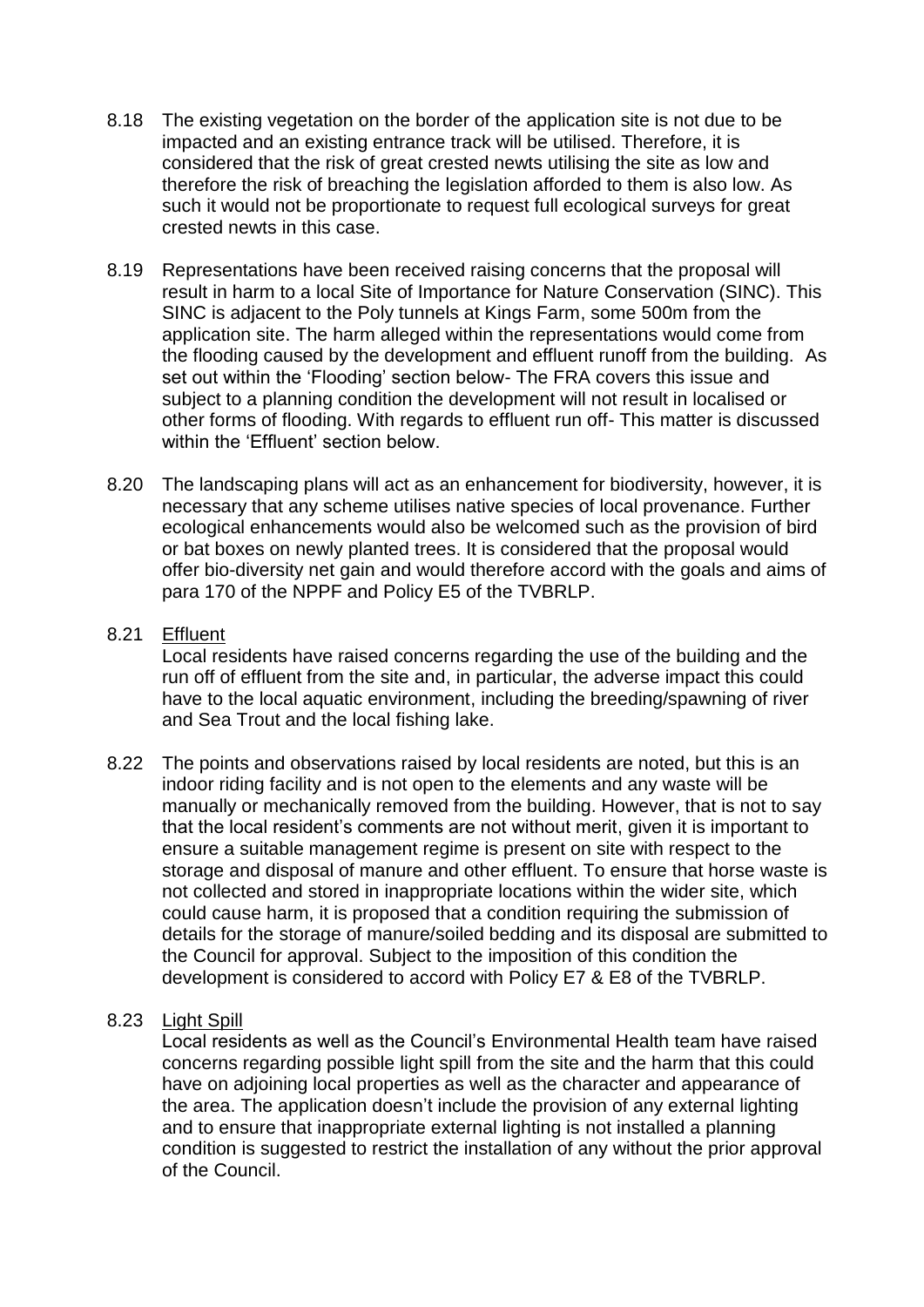8.24 The purpose of the building is to allow riding and training of horses to take place during night time as well as inclement weather, times when the building could be used would be controlled by planning condition. Therefore some form of internal artificial lighting will be required. However, to ensure that as much natural light as possible enters the building during daylight hours the application proposes roof lights. Light spilling from these during night time could have a significant, and detrimental impact on the character and appearance of the area. As such a condition is proposed to ensure that light spill does not occur and requiring a management plan to be submitted. The management plan would need to clearly explain and set out what procedures and mechanisms will be put in place to ensure that during night time use artificial light is not visible from outside of the building. This would include details, specifications and locations of all blinds or other devices used to prohibit light spill. Subject to these conditions the development is considered to accord with Policy LHW4 and E2 of the TVBRLP.

# 8.25 Highways

Both local residents and the Highway Authority expressed concerns with regards to likely traffic movements to and from the proposed facility. The Highway Officer specifically requested a Transport Statement to address his concerns. Rather than undertaking a transport assessment the applicant's agent provided a rebuttal to the Highway Officer's comments and clarified that "*the new facility was to complement the existing facility and does not intend to increase the capacity of the facility in terms of the number of head count of horses*". He further clarified that the only increase in vehicle movements would be through the employment of one additional full time employee which would equate to 2 additional journeys a day. Sufficient car parking is also provided to serve the proposed development on that basis.

8.26 As such the Highway Authority have withdrawn their objection to the proposal subject to the imposition of a condition restricting the use of the riding arena to the horses stabled on site or owned by the owner and immediate family members. Subject to such a condition it is considered that the proposed development would not result in a highway safety or capacity issue in accordance with Policies T1 and T2 of the TVBRLP.

# 8.27 Flooding & Drainage

The original planning application was not accompanied by a flood risk assessment or drainage strategy. Following an initial objection from the Local Lead Flood Authority (LLFA) the applicant prepared and submitted a flood risk assessment. However, further concerns were raised and the applicant issued a further Flood Risk Assessment and Drainage Strategy. The document under consideration is Report Ref.5261 RP01 Issue 2.

8.28 Following an initial consultation response from the LLFA additional information, which included infiltration testing in accordance with the BRE365 together with a detailed drainage strategy, were submitted for consideration. This additional information addressed the LLFA's concerns regarding Surface Water Management and Local Flood Risk. As such, no objection has been raised subject to the imposition of a planning condition relating to the provision of the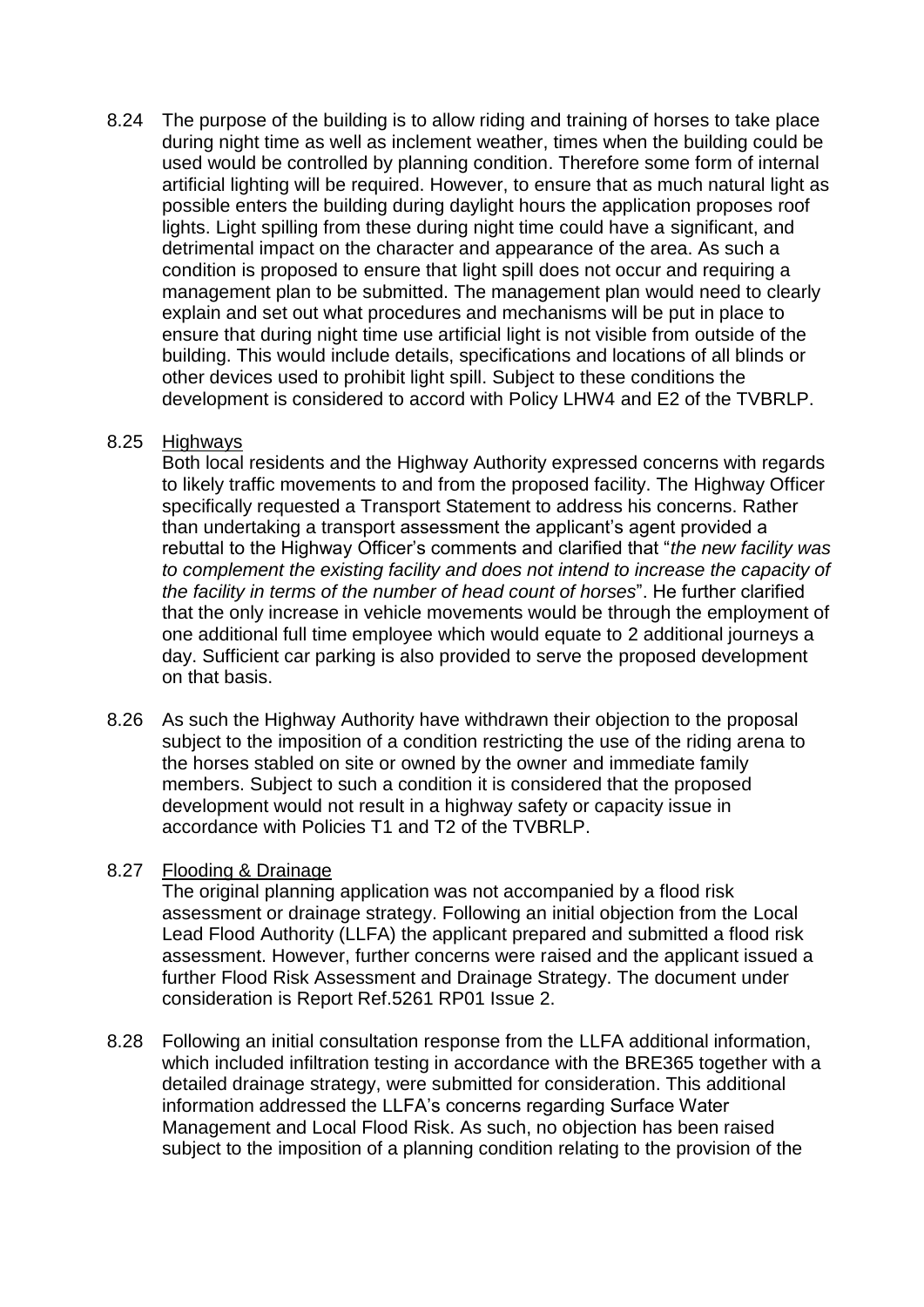drainage system in accordance with the submitted details. The observations made by local residents are noted, however, the FRA and the proposed recommendations and strategy provided are sufficient and would not adversely affect flooding in accordance with TVBRLP Policy E7.

#### 8.29 Heritage

S16(2) and S66(1) of the Planning (Listed Buildings and Conservation Areas) Act 1990 require special regard to be had to the desirability of preserving a listed building or its setting or any features of special architectural or historic interest which it possesses. S72(1) of the Act requires special attention to be had to the desirability of preserving or enhancing the character and appearance of that area.

- 8.30 The NPPF advises that heritage assets are an irreplaceable resource and should be conserved in a manner appropriate to their significance. Paragraph 193 of the NPPF states that when considering the impact of a proposed development on the significance of a designated heritage asset, great weight should be given to the asset's conservation. The more important the asset, the greater the weight should be. Significance can be harmed by development within its setting. This is consistent with the wording of Policy E9 of the TVBRLP.
- 8.31 The proposed development is located adjacent to a pair of Grade II listed buildings (Stable End & Dairy End), and the separation distance from the proposed riding arena and the nearest listed building is 50m. The properties are separated from the application site by a garden and road.
- 8.32 Whilst on site and having reviewed the history of these properties it was noted that the buildings would originally have formed a farm complex, to the north would have been agricultural fields and the listed building being separated from the wider field network to the north by a range of outbuildings, Two such buildings still exist- one which is likely to be curtilage listed and one larger building which is of modern construction. The listed buildings are no longer in agricultural use, with the original farm enterprise ceasing in 1986.
- 8.33 The original farm house is now two dwellings and the historic outbuilding has been converted into habitable accommodation. The remaining large modern building and the small field to the east of it now appear to be partly in business use, the land being used for the storage of caravans. The principal Blackwater Equestrian Centre buildings and operation are also located to the immediate North of the listed buildings, this land would have formed the immediate setting for the listed building.
- 8.34 The origins of the two dwellings are apparent in the domestic character of the house and the arrangement and detailing of the associated structures, but the extent of the original holding is no longer clearly apparent. Due to the position of the group within this now semi-rural area, and the extent to which the original space around them has been eroded, the group is no longer predominantly agricultural in character and the space around it does not contribute markedly to their significance as heritage assets.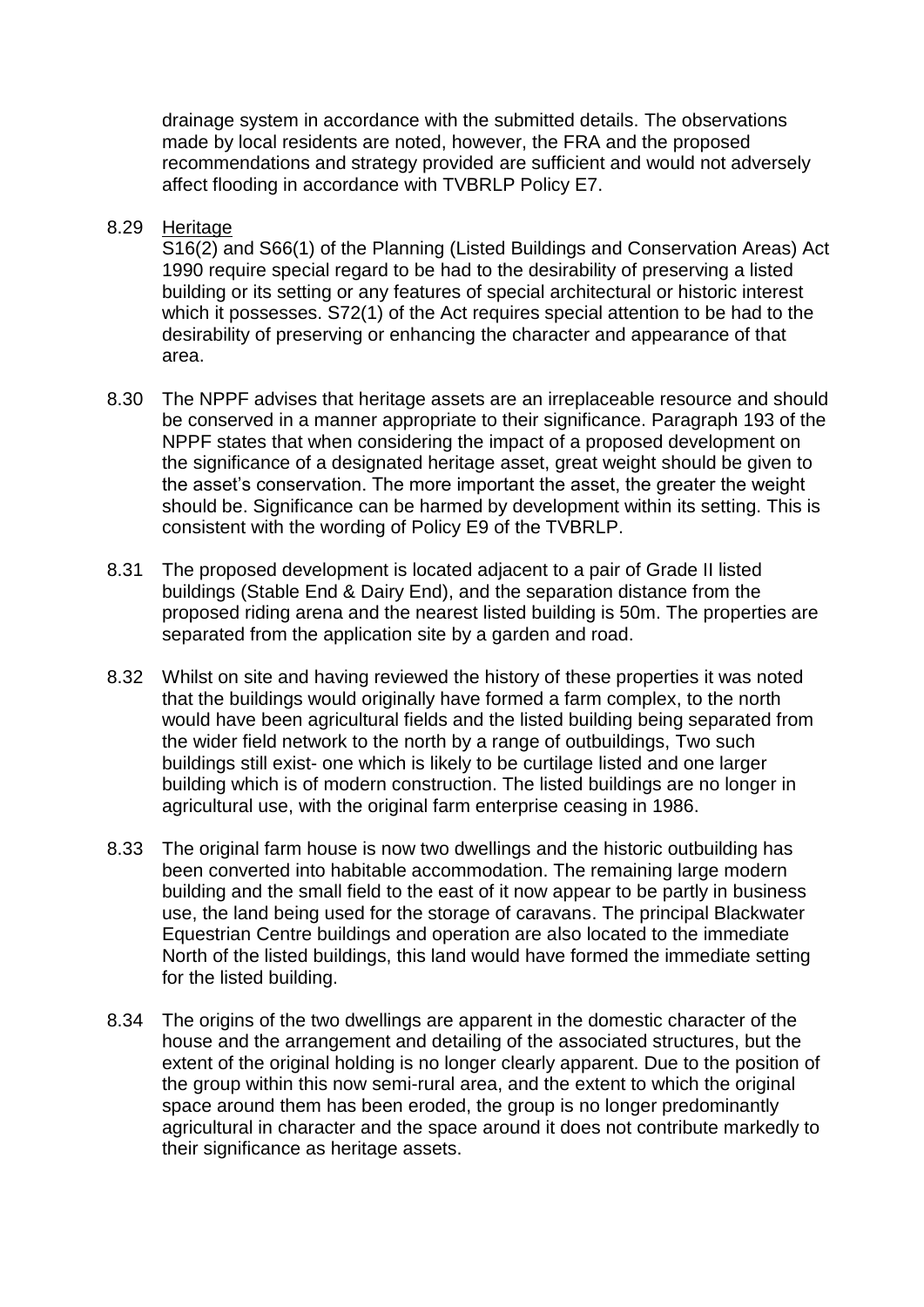- 8.35 As set out above, what would have been the original farmstead is made up of the main dwellings and loosely grouped collection of farm buildings of varying ages. The modern barn, which is to the north of the properties, and the concreted hardstanding adjoining it, indicate the extent of what would have been the agricultural unit and are clearly visible to the north of the listed group. In this regard the proximity of the modern farm building, caravan storage yard and the equestrian centre, slightly further to the North, and the functional appearance of some of its buildings already forms part of the existing setting to the listed group.
- 8.36 This application seeks permission for a new building to the South East of the listed group of buildings and would occupy part of a green field currently used for the grazing and riding of horses. The proposed building would bring another modern building within 50m of the range of listed outbuildings. However, subject to the use of appropriate materials, particularly for the roof, the appearance of the building would, when viewed from the curtilage of the listed building not be dissimilar in appearance to other structures and modern agricultural buildings in the locality and what one would expect to see in a rural location such as this. The proposal would sit comfortably within the proposed site, would not appear obtrusive. In views into the site and across what would have been the farm yard towards the listed buildings would remain clearly distinguishable and so its character would not be impacted by the resulting reduction in open fields between the listed buildings and the equestrian fields.
- 8.37 It is therefore concluded that there is no conflict with the National Planning Policy Framework (the Framework), nor is there conflict with Policy E9 of the TVBRLP which seek to preserve heritage assets in a manner appropriate to their significance.

# 8.38 Neighbourhood Plan

Some representations from Wellow residents have been received raising concerns that the proposed development would not accord with the Wellow Neighbourhood Plan (NP). As a matter of fact there is no made NP for Wellow, having reviewed the Wellow NP website it would appear that local residents have completed a draft vision statement, but they are some way from taking a post consultation plan to examination. In addition a referendum would need to be undertaken to complete the process of adopting a new NP for the community.

- 8.39 Paragraph 48 of the NPPF is clear that Local planning authorities may give weight to relevant policies in emerging plans according to:
	- a) the stage of preparation of the emerging plan
	- b) b) the extent to which there are unresolved objections to relevant policies
	- c) the degree of consistency of the relevant policies in the emerging plan to the NPPF
- 8.40 Furthermore Paragraph 49 of the NPPF states- arguments that an application is premature are unlikely to justify a refusal of planning permission other than in the limited circumstances where both: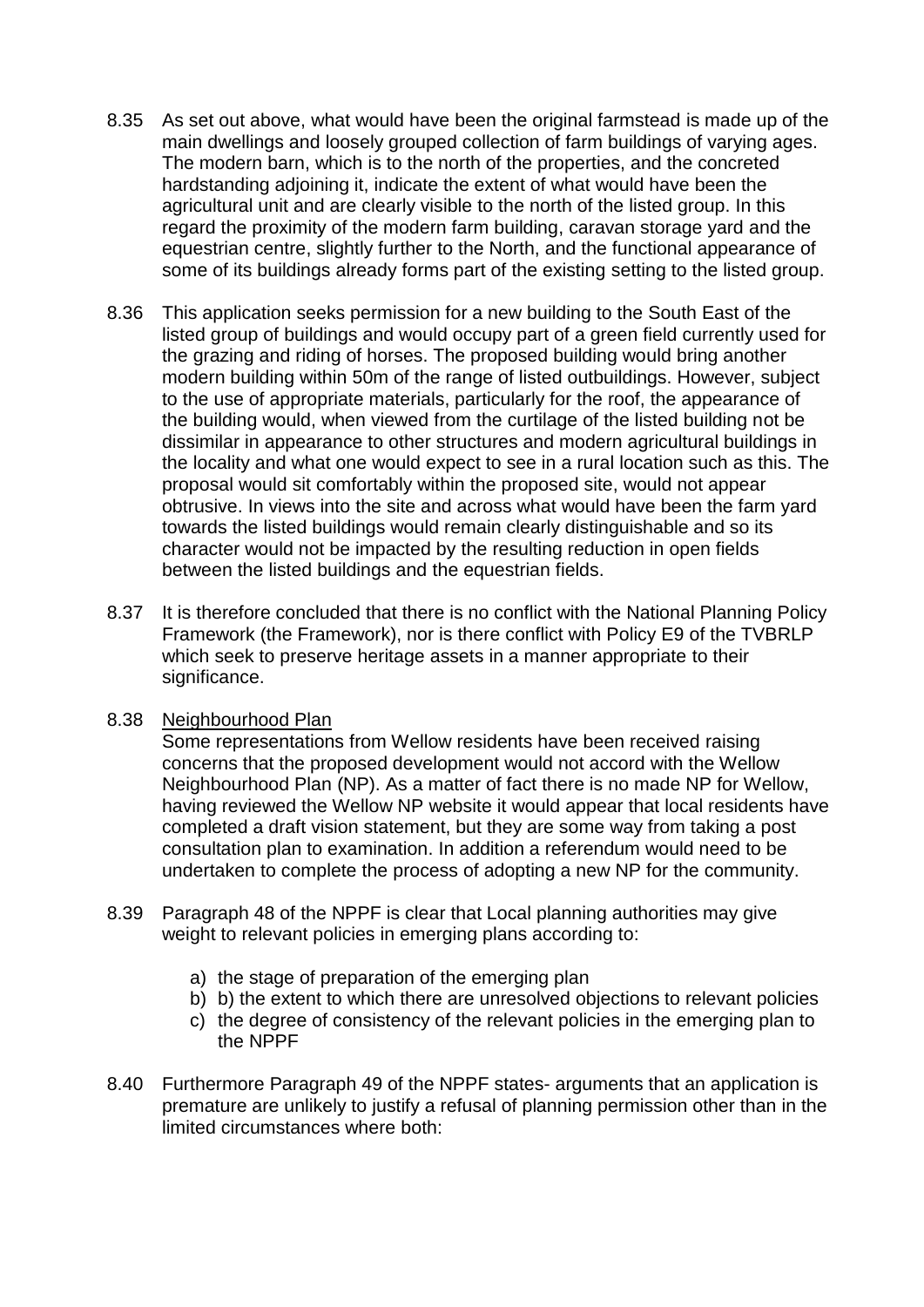- a) the development proposed is so substantial, or its cumulative effect would be so significant, that to grant permission would undermine the planmaking process by predetermining decisions about the scale, location or phasing of new development that are central to an emerging plan; and
- b) the emerging plan is at an advanced stage but is not yet formally part of the development plan for the area.
- 8.41 In this circumstance the neighbourhood plan is in its infancy and the two scenarios listed in Para 49 are not applicable. As such no weight can be afforded to the emerging neighbourhood plan in the determination of the application.

# 8.42 Unlawful Development

Objections and concerns have been submitted to the Council regarding alleged unauthorised works on site and development commencing prior to the planning application being determined.

- 8.43 It is important to note that Section 73A of the Town and Country Planning Act specifically accommodates the submission of retrospective applications. The Act is clear that any such application should be considered on its merits. Undertaking works without first obtaining planning permission is not an offence, but any works undertaken are done so at the owners own risk and were planning permission not to be obtained the land owner may be required to return the land back to its previous condition.
- 8.44 This matter has been referred to the Council's planning enforcement team and the land owner has assured the Council that no further development will be undertaken on site unless planning permission is granted.

# 8.45 Other Matters

As can been seen in Paragraphs 6.2 & 6.3 there have been a significant number of neighbour representations for and against the proposal. Majority of these matters have been address above. However, matters such as the need for the development due to competition from other facilities and the impact on the spread of COVID-19 are not material or should be afforded little weight in the planning balance. Matters such as the possibility of the site being redeveloped for housing in the future and the possible future development on the site (such as additional stables) are not matters being sought permission for and are therefore also not material to the determination of this application. Were an application to be submitted for such development it would be considered on its own merits.

# 9.0 **CONCLUSION**

- 9.1 Section 38(6) of the Planning and Compulsory Purchase Act 2004 and section 70(2) of the Town and Country Planning Act 1990 states that "determination must be made in accordance with the plan unless material considerations indicate otherwise".
- 9.2 It is agreed that the settlement boundaries are not out of date and nor are the associated policies. As relevant policies in the plan are not absent, silent or out of date an ordinary, straight planning balance can be undertaken.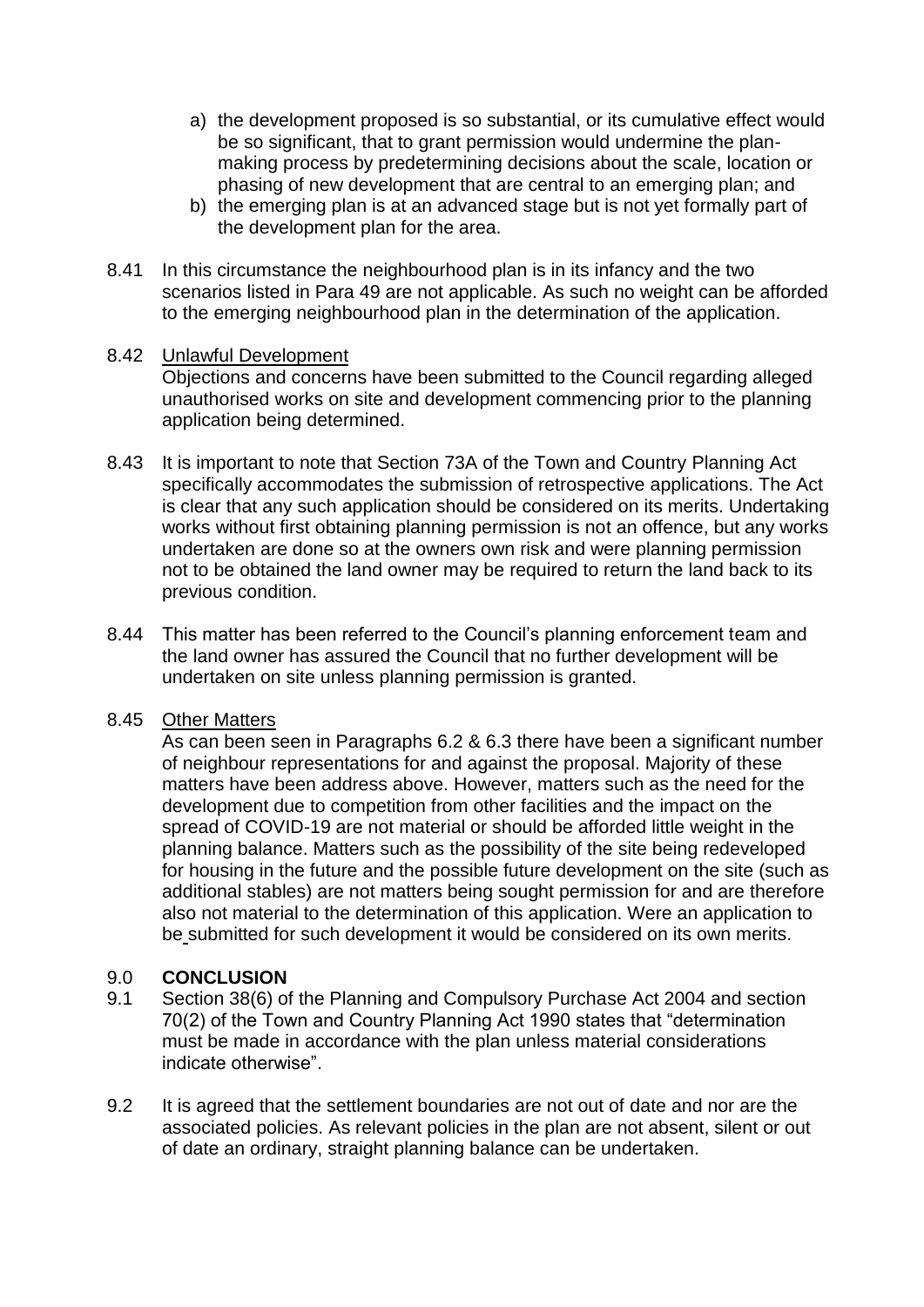- 9.3 In undertaking the balance it is necessary to first identify the development plan position. In particular the conclusion that there would not be a conflict with COM2 as the proposal is considered to be essential.
- 9.4 The scheme would, due to its size scale, location and landscaping, have a neutral impact on the landscape character of the area and thus conforms with Policy E2 of the local plan it would also conform with the Council's parking standards and there is no objection raised with regards to highway safety.
- 9.5 In social terms, it would complement the existing equine facility and allow exercise and training to take place during longer hours and during inclement weather. This is a matter that should be afforded moderate weight in the planning balance.
- 9.6 In environmental terms, it is suggested that the scheme offers opportunities for enhancement through landscaping. However, additional landscaping is required to mitigate the proposed development within the site. This should be afforded no weight.
- 9.7 The proposal would however offer some ecological benefits through the provision of extensive landscaping and land management towards the edge of the site. This is a benefit of the scheme.
- 9.8 In economic terms, the scheme would provide construction jobs and some local investment during its build out. Albeit that these jobs and investment would be transitory and limited due to the level of development proposed. Furthermore, it would secure employment within the site for an extra staff member to operate the facility. This a matter to which moderate weight in the planning balance.
- 9.9 With regards to Policy E3- The proposal would result in development on land that is currently an open field and therefore diminish openness within the immediate area but this would be limited to the immediate site rather than the wider area. The purpose and integrity of the local plan policy would be maintained in this instance and there would be no conflict with policy. The benefits outlined above are considered to be sufficient to outweigh the very limited harm that has been identified above. The public interest is best met by resolving to approve the application and in accordance with Paragraph 11 of the NPPF permission should be granted without delay.

# 10.0 **RECOMMENDATION**

# **PERMISSION subject to:**

- **1. The development hereby permitted shall be begun within three years from the date of this permission. Reason: To comply with the provision of Section 91 of the Town and Country Planning Act 1990 as amended by Section 51 of the Planning and Compulsory Purchase Act 2004**.
- **2. The development hereby permitted shall be carried out in accordance with the following approved plans:**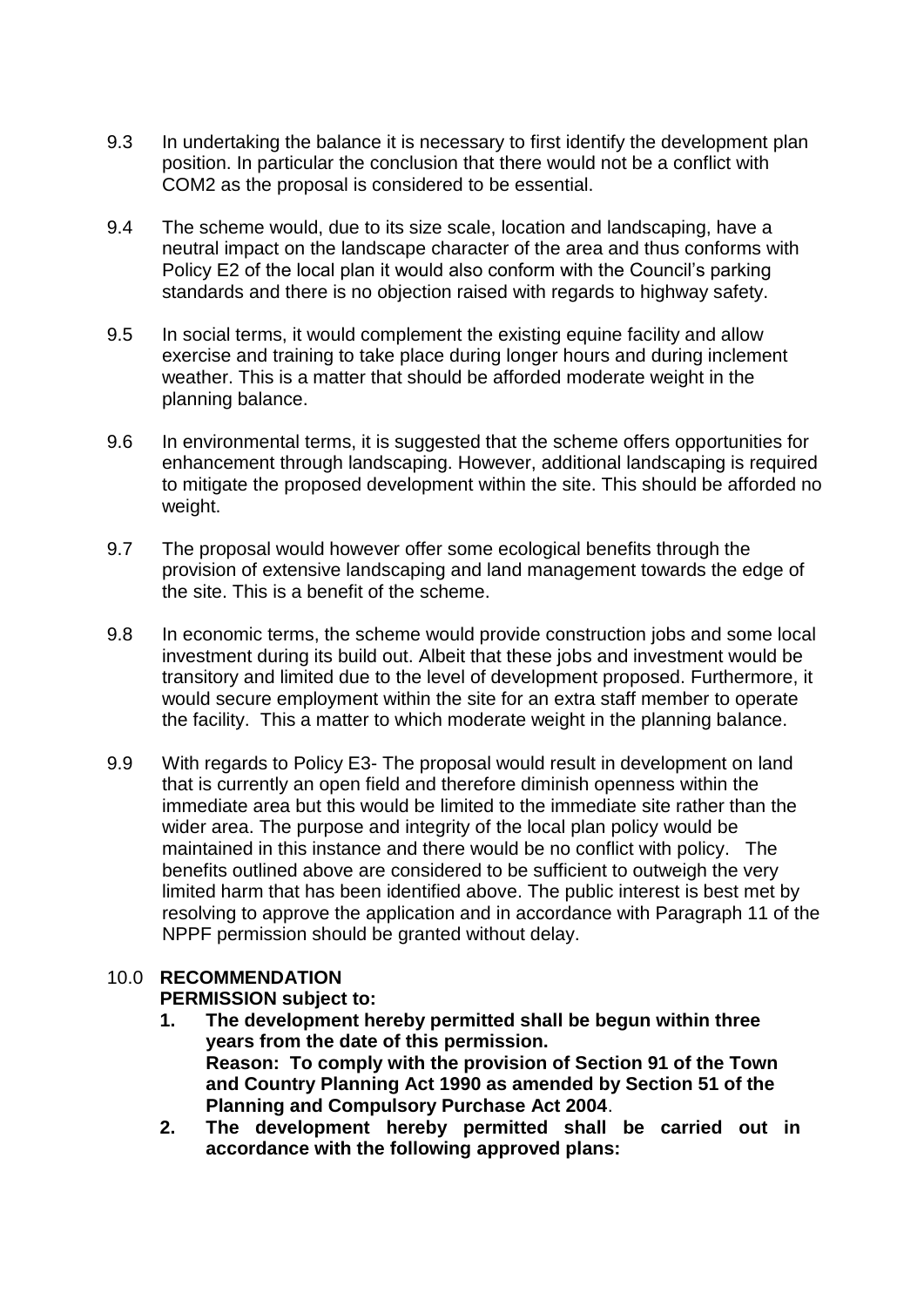**P19-036-02-05-001A P19-036-02-03-001A P19-036-02-02-002C P19-036-02-02-001D P19-036-02-04-001C**

**Reason: For the avoidance of doubt and in the interests of proper planning.**

- **3. No development shall take place above DPC level of the development hereby permitted until full details of hard and soft landscape works have been submitted and approved. Details shall include: proposed finished levels or contours;** 
	- **i) means of enclosure;**
	- **ii) hard surfacing materials;**
	- **iii) planting plans;**
	- **iv) written specifications (including cultivation and other operations associated with plant and grass establishment);**
	- **v) schedules of plants, noting species, plant sizes and proposed numbers/densities;**
	- **vi) programme of implementation**

**The landscape works shall be carried out in accordance with the approved details and the implementation programme, which shall be undertaken no later than the first planting season (November – March) following first use of the facility.**

**Reason: To enable the development to respect, complement and positively integrate into the character of the area in accordance with Test Valley Borough Revised Local Plan (2016) Policies E1 and E2.**

**4. The development shall not be used or occupied until a schedule of landscape management and maintenance for a minimum period of 10; years has been submitted to and approved in writing by the Local Planning Authority. The landscape management plan shall include long term design objectives, management responsibilities and maintenance schedules for all landscape areas. The landscaping shall be maintained in accordance with the approved schedule. Any trees or planting that are removed, die or become, in the opinion of the Local Planning Authority, seriously damaged or defective within this period, shall be replaced before the end of the current or first available planting season following the failure, removal or damage of the planting.**

**Reason: To enable the development to respect, complement and positively integrate into the character of the area in accordance with Test Valley Borough Revised Local Plan (2016) Policies E1 and E2.**

**5. No development shall take place above DPC level of the development hereby permitted until samples and details of the materials to be used in the construction of all external surfaces hereby permitted have been submitted to and approved in writing by the Local Planning Authority. Development shall be carried out in accordance with the approved details.**

**Reason: To ensure the development would integrate, respect and complement the character of the area in accordance with Test Valley Borough Revised Local Plan (2016) Policy E1.**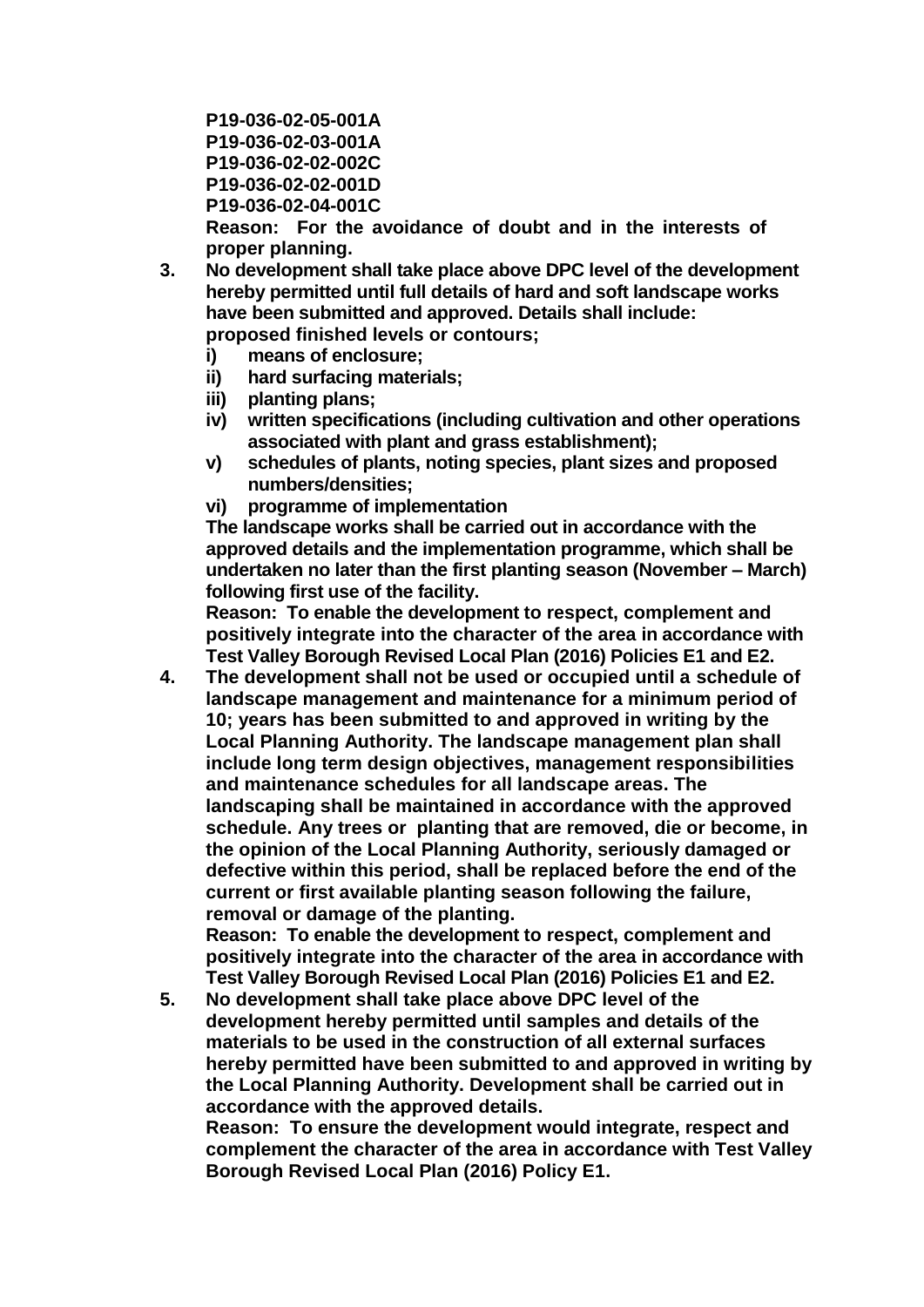**6. Prior to the first use of the approved building a roof light, door and window management plan shall be submitted to and approved in writing by the Local Planning Authority. The management plan shall clearly explain and set out what procedures and mechanisms will be put in place to ensure that during night time use artificial light is not visible from outside of the building. This must include details, specifications and locations of all blinds or other devices used to prohibit light spill. Once approved the plan shall be implemented and thereafter retained in perpetuity and the artificial lighting shall not be used during darkness unless the procedures are implemented in full.** 

**Reason: To safeguard the amenities of the area in accordance with Test Valley Borough Revised Local Plan (2016) Policy E8.**

**7. No external lighting shall be installed unless in accordance with details that have been submitted to and approved in writing by the local planning authority. The details shall include plans and details sufficient to show the location, type, specification, luminance and angle of illumination of all lights/luminaires and a light spread diagram.**

**Reason: To safeguard the amenities of the area in accordance with Test Valley Borough Revised Local Plan (2016) Policy E8.**

- **8. The drainage system shall be constructed in accordance with the Flood Risk Assessment & Drainage Strategy Ref: 5261-RP01 ISSUE 2. Any intended changes undertaken to the approved drainage scheme shall be first submitted to and approved in writing by Local Planning Authority. The revised details submitted shall include a technical summary highlighting any changes, updated detailed drainage drawings and detailed drainage calculations. Development shall then be undertaken in accordance with the approved details. Reason: To ensure a satisfactory on-site management of surface water is installed to minimise the risk of flooding both on- and offsite, in accordance with Policy E7 of the Test Valley Borough Revised Local Plan (2016).**
- **9. The development hereby permitted shall not be occupied or brought into use until, the car parking spaces, have been provided in accordance with the approved plans. The areas of land so provided shall be retained at all times for this purpose. Reason: To ensure sufficient off-street parking has been provided in accordance with the Test Valley Borough Revised Local Plan (2016) Policy T2 and in the interest of highway safety in accordance with Test Valley Borough Revised Local Plan (2016) Policy T1.**
- **10. The development hereby permitted shall be for the exclusive use of horses stabled at the wider site, known as 'Blackwater Equestrian' and for no other commercial purpose whatsoever, including but not limited to use for competitions and training of horses not stabled on site. Reason: In the interests of highway safety and to protect the living**

**conditions of nearby residents in accordance with Test Valley Borough Revised Local Plan (2016) Policies T1 and E8.**